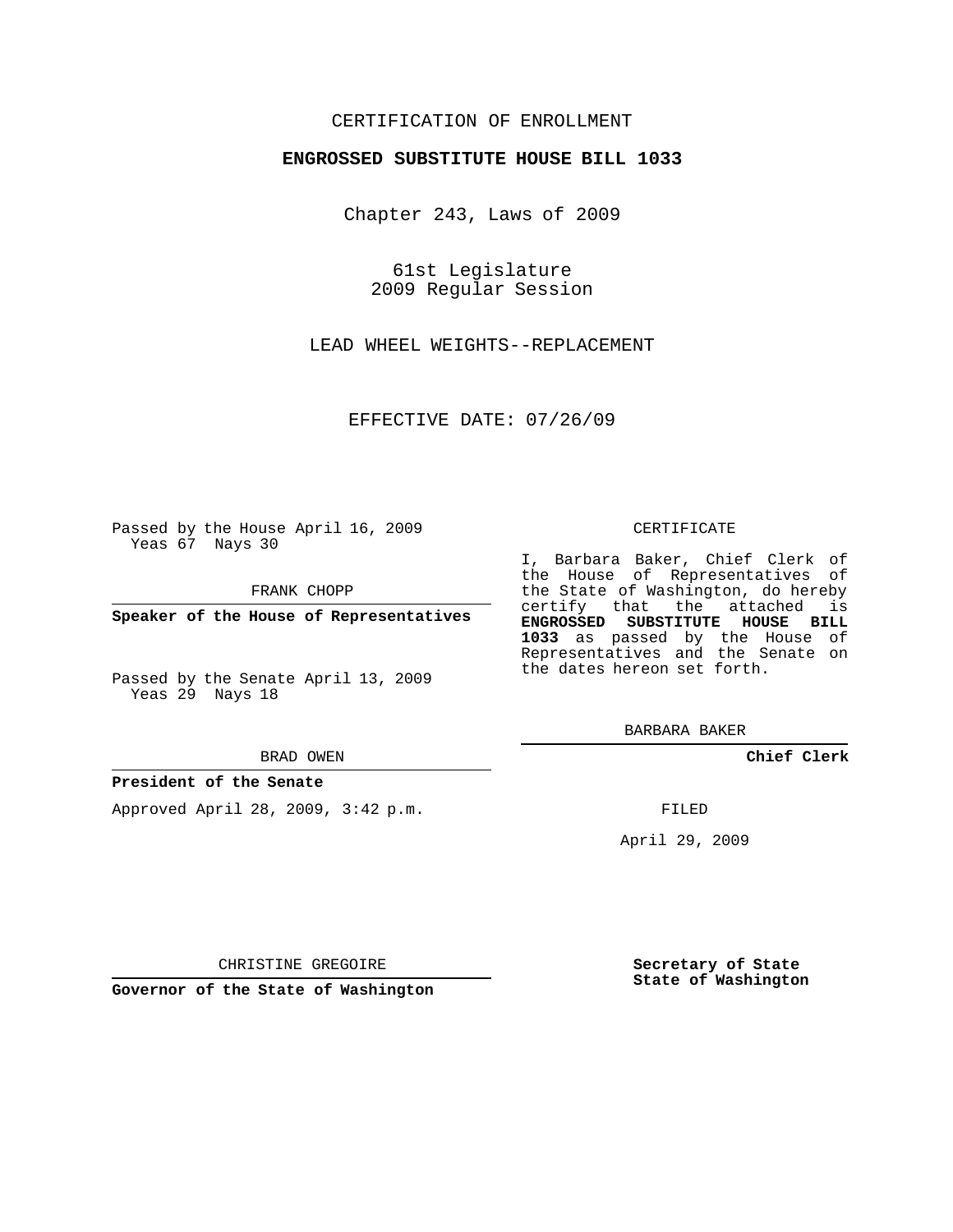# **ENGROSSED SUBSTITUTE HOUSE BILL 1033** \_\_\_\_\_\_\_\_\_\_\_\_\_\_\_\_\_\_\_\_\_\_\_\_\_\_\_\_\_\_\_\_\_\_\_\_\_\_\_\_\_\_\_\_\_

\_\_\_\_\_\_\_\_\_\_\_\_\_\_\_\_\_\_\_\_\_\_\_\_\_\_\_\_\_\_\_\_\_\_\_\_\_\_\_\_\_\_\_\_\_

AS AMENDED BY THE SENATE

Passed Legislature - 2009 Regular Session

**State of Washington 61st Legislature 2009 Regular Session**

**By** House Environmental Health (originally sponsored by Representatives Campbell, Morrell, Hudgins, Hunt, Chase, Wood, and Dickerson)

READ FIRST TIME 01/23/09.

 AN ACT Relating to requiring the use of alternatives to lead wheel weights that reduce environmental health impacts; adding a new chapter to Title 70 RCW; and prescribing penalties.

BE IT ENACTED BY THE LEGISLATURE OF THE STATE OF WASHINGTON:

NEW SECTION. **Sec. 1.** The legislature finds that:

 (1) Environmental health hazards associated with lead wheel weights are a preventable problem. People are exposed to lead fragments and dust when lead wheel weights fall from motor vehicles onto Washington roadways and are then abraded and pulverized by traffic. Lead wheel weights on and alongside roadways can contribute to soil, surface, and groundwater contamination and pose hazards to downstream aquatic life.

 (2) Lead negatively affects every bodily system. While it is injurious to people of all ages, lead is especially harmful to fetuses, children, and adults of childbearing age. Effects of lead on a child's cognitive, behavioral, and developmental abilities may necessitate large expenditures of public funds for health care and special education. Irreversible damage to children and subsequent expenditures could be avoided if exposure to lead is reduced.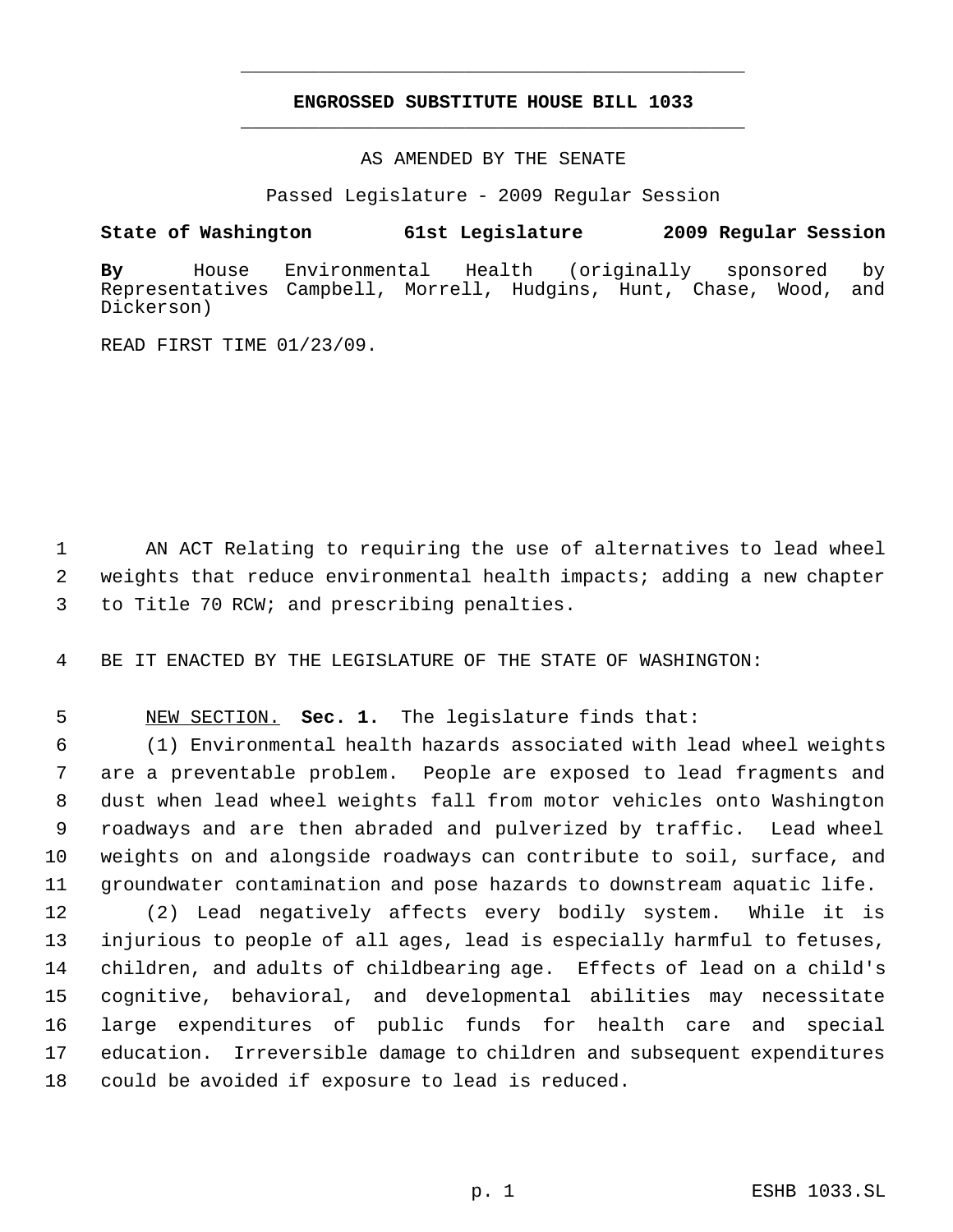(3) There are no federal regulatory controls governing use of lead wheel weights. The legislature recognizes the state's need to protect the public from exposure to lead hazards.

 NEW SECTION. **Sec. 2.** The definitions in this section apply throughout this chapter unless the context clearly requires otherwise.

(1) "Department" means the department of ecology.

 (2) "Environmentally preferred wheel weight" means any wheel weight used for balancing motor vehicle wheels that do not include more than 0.5 percent by weight of any chemical, group of chemicals, or metal of concern identified by rule under chapter 173-333 WAC.

 (3) "Lead wheel weight" means any externally affixed or attached wheel weight used for balancing motor vehicle wheels and composed of greater than 0.1 percent lead by weight.

 (4) "Person" includes any individual, firm, association, partnership, corporation, governmental entity, organization, or joint venture.

 (5) "Vehicle" means any motor vehicle registered in Washington with a wheel diameter of less than 19.5 inches or a gross vehicle weight of fourteen thousand pounds or less.

 NEW SECTION. **Sec. 3.** (1) On and after January 1, 2011, a person who replaces or balances motor vehicle tires must replace lead wheel weights with environmentally preferred wheel weights on all vehicles when they replace or balance tires in Washington. However, the person may use alternatives to lead wheel weights that are determined by the department to not qualify as environmentally preferred wheel weights for up to two years following the date of that determination, but must thereafter use environmentally preferred wheel weights.

 (2) A person who is subject to the requirement in subsection (1) of this section must recycle the lead wheel weights that they remove.

 (3) A person who fails to comply with subsection (1) of this section is subject to penalties prescribed in section 5 of this act. A violation of subsection (1) of this section occurs with respect to each vehicle for which lead wheel weights are not replaced in compliance with subsection (1) of this section.

 (4) An owner of a vehicle is not subject to any requirement in this section.